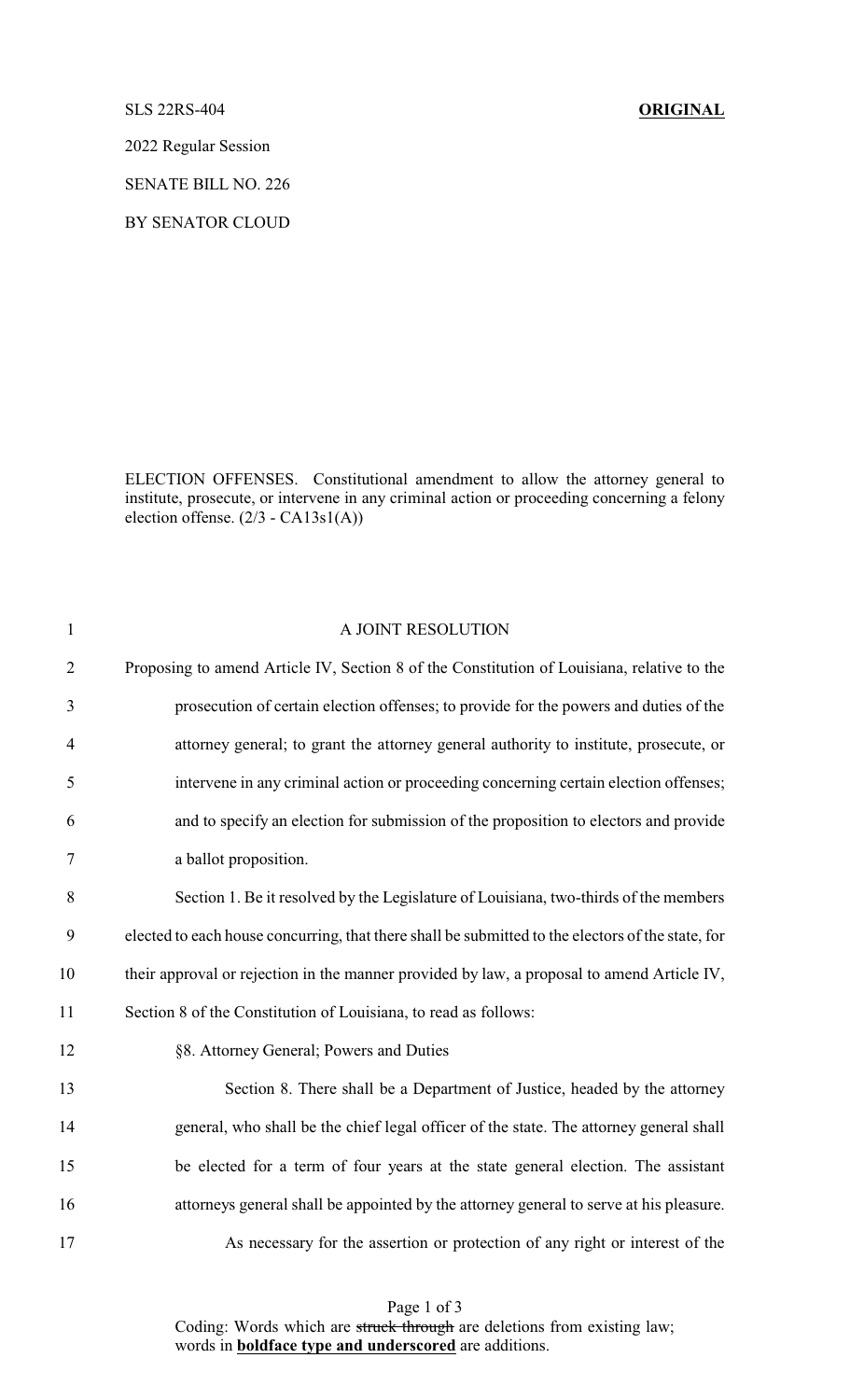| $\mathbf{1}$   | state, the attorney general shall have authority (1) to institute, prosecute, or intervene                    |
|----------------|---------------------------------------------------------------------------------------------------------------|
| $\overline{2}$ | in any civil action or proceeding; (2) to institute, prosecute, or intervene in any                           |
| 3              | criminal action or proceeding concerning a felony election offense of the                                     |
| $\overline{4}$ | <b>Louisiana Election Code; (3)</b> upon the written request of a district attorney, to                       |
| 5              | advise and assist in the prosecution of any criminal case; and $\left(\frac{3}{2}\right)$ (4) for cause, when |
| 6              | authorized by the court which would have original jurisdiction and subject to judicial                        |
| 7              | review, (a) to institute, prosecute, or intervene in any criminal action or proceeding,                       |
| 8              | or (b) to supersede any attorney representing the state in any civil or criminal action.                      |
| 9              | The attorney general shall exercise other powers and perform other duties                                     |
| 10             | authorized by this constitution or by law.                                                                    |
| 11             | Section 2. Be it further resolved that this proposed amendment shall be submitted                             |
| 12             | to the electors of the state of Louisiana at the statewide election to be held on November 8,                 |
| 13             | 2022.                                                                                                         |
| 14             | Section 3. Be it further resolved that on the official ballot to be used at said election                     |
| 15             | there shall be printed a proposition, upon which the electors of the state shall be permitted                 |
| 16             | to vote YES or NO, to amend the Constitution of Louisiana, which proposition shall read as                    |
| 17             | follows:                                                                                                      |
| 18             | Do you support an amendment to authorize the attorney general to institute,                                   |
| 19             | prosecute, or intervene in any criminal action or proceeding concerning a                                     |
| 20             | felony election offense?                                                                                      |
| 21             | (Amends Article IV, Section 8)                                                                                |
|                |                                                                                                               |

The original instrument and the following digest, which constitutes no part of the legislative instrument, were prepared by Michelle Ridge.

## DIGEST SB 226 Original 2022 Regular Session Cloud

Present constitution grants the attorney general the authority to:

- (1) Upon the written request of a district attorney, advise and assist in the prosecution of any criminal case.
- (2) For cause, when authorized by the court, institute, prosecute, or intervene in any criminal action or proceeding or supersede any attorney representing the state in any criminal action.

Coding: Words which are struck through are deletions from existing law; words in **boldface type and underscored** are additions.